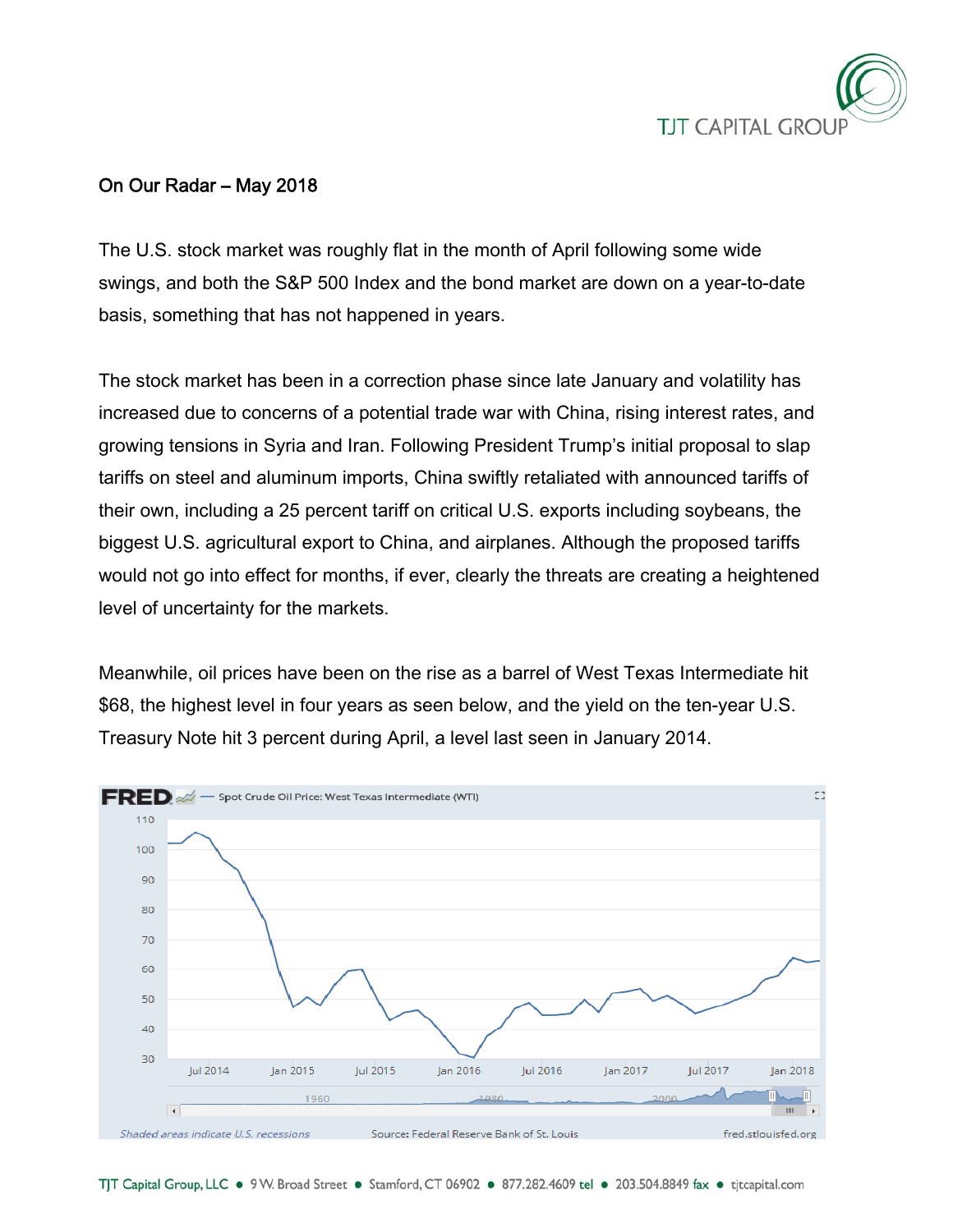

TJT Capital Group's InVEST Risk Model**®** has helped our clients participate in bull markets and protect capital from the devastation of bear markets by focusing on 5 indicators that really matter when it comes to determining the health and direction of markets. The following is the most recent update.

## Interest Rates (Monetary Policy)

The Federal Open Market Committee (FOMC) raised the federal funds rate by a quarter of a percentage point in March to a range of 1.50 percent to 1.75 percent. The recent minutes released from that March meeting said "all participants saw some further firming of the stance of monetary policy as likely to be warranted." Moreover, the minutes went on to say "the appropriate path for the federal funds rate over the next few years would likely be slightly steeper than [the Committee] had previously expected."

The fact of the matter is many interest rates have been rising faster than the federal funds rate as "real rates" (federal funds rate less the inflation rate) are still negative. Said another way, the markets are ahead of the Federal Reserve. That can be seen looking at the yield on the two-year U.S. Treasury Note, which has increased from 1.27 percent in September 2017, to 1.89 percent at year-end, to 2.49 percent on April 30th as seen in the following chart.

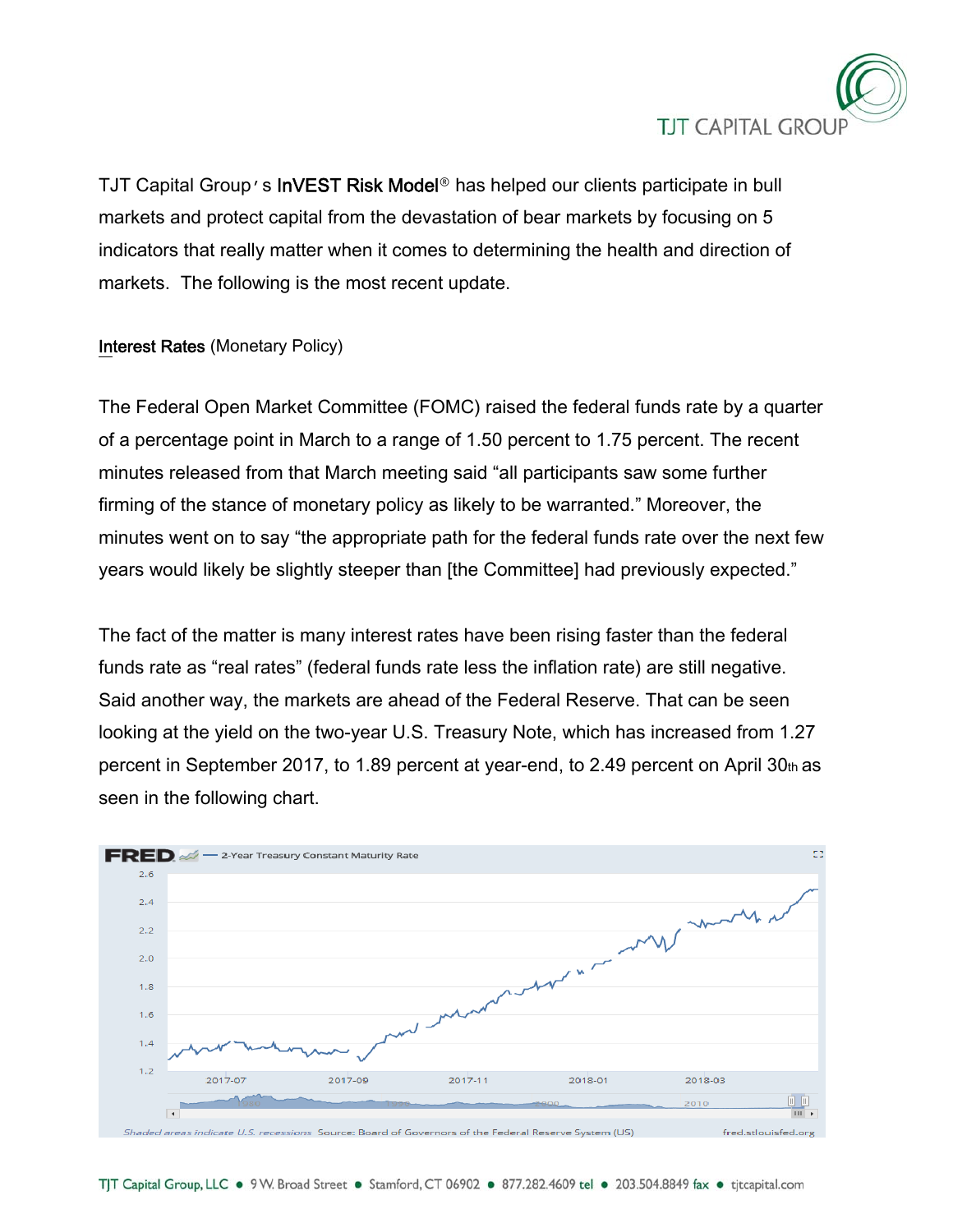

#### Valuation

Current operating earnings for the S&P 500 for calendar year 2018 are estimated to be roughly \$158, up from about \$124 in 2017, putting the Price/Earnings (P/E) ratio just below 17-times earnings. A large part of the earnings growth can be attributed to the recovery in the energy sector as well as the reduction in corporate taxes. With interest rates on the rise, we consider the market to be in fair-value territory.

#### Economic Cycle

The U.S. economy grew at an annual rate of 2.3 percent in the first quarter of 2018, according to the advanced estimate, down from the fourth quarter's pace of 2.9 percent. The Leading Economic Index (LEI) has registered positive reading in each of the past three months, and the Institute for Supply Management (ISM) manufacturing and nonmanufacturing surveys, although down from the previous highs, are both well above the growth/contraction line of 50.

The Conference Board Consumer Confidence index rose to 128.7 in April after dipping in March. Inflation, however, is gradually moving higher. The headline Consumer Price Index (CPI) rose 2.4 percent year-over-year, and the Federal Reserve's favorite inflation gauge, Personal Consumption Expenditures (PCE), increased 2.0 percent year-overyear.

#### Sentiment

Investor sentiment is quite bullish given the recent pullback in the market. The percentage of bullish advisers hovers near 50 despite the market dropping roughly ten percent from the late January highs.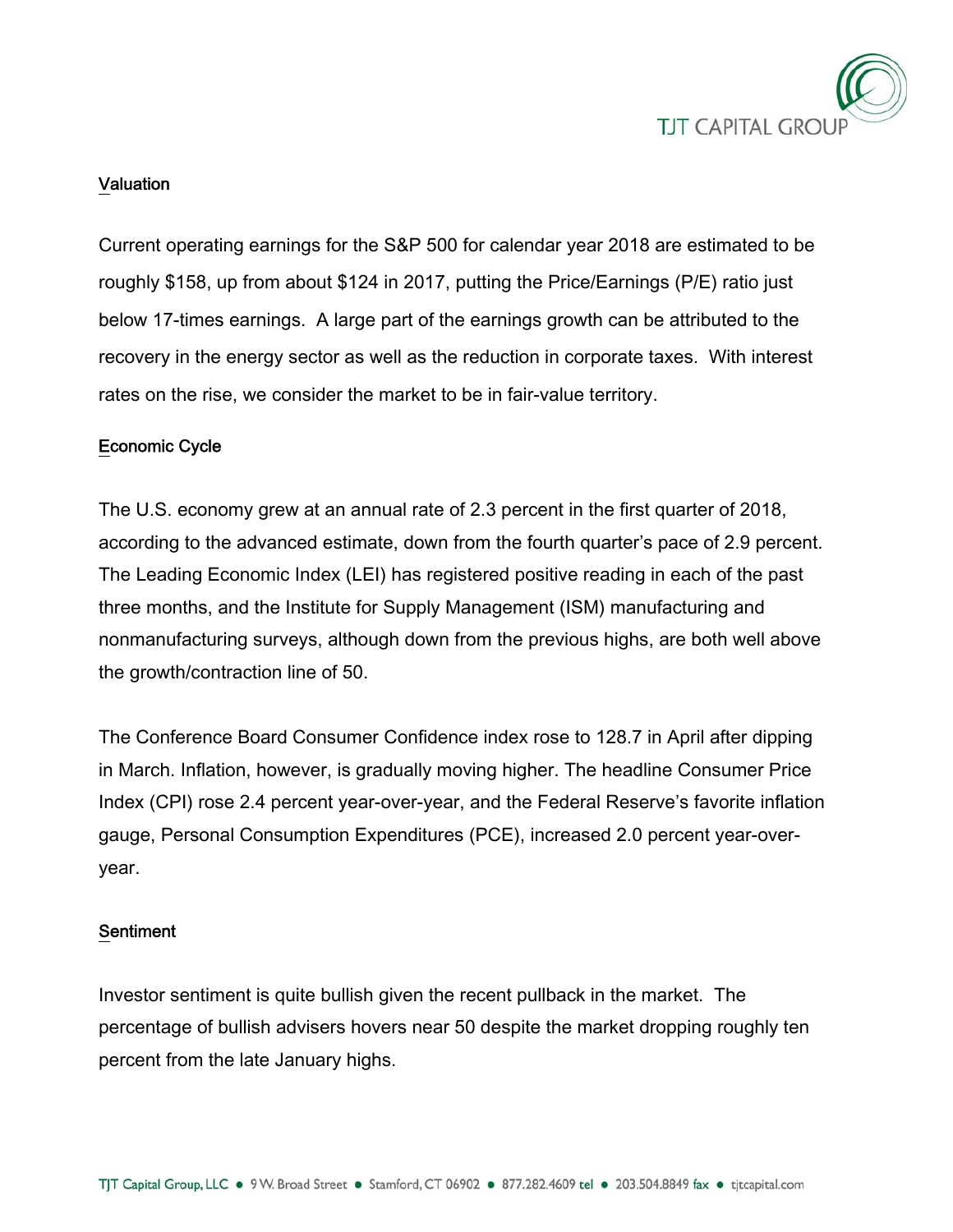

## Technical Factors

A number of technical indicators are negative. For example, the Dow Theory is in negative territory as both the Dow Jones Industrial Average and the Dow Jones Transportation Average broke below previous established lows.

## **Outlook**

The correction in the U.S. stock market has been ongoing for the past three months. This is not unusual as the two major components of a correction are, by definition, time and price. The markets are adjusting to the new headwinds of higher interest rates, lower economic growth, and the risk of a trade war, among other things. Moreover, over the past 50 years the U.S. stock market has experienced a correction of sorts in years when there is a mid-term election.

Since the financial crisis, debt levels across the globe have skyrocketed. The U.S. federal debt has more than doubled since 2008 to roughly \$20.5 trillion. In addition, the U.S. borrowed a record \$488 billion in the first quarter of 2018, and the recent tax cuts and spending increases will increase the U.S. budget deficit to more than \$1 trillion, according to the Congressional Budget Office. Given the explosion of debt, higher interest rates will at some point have a negative effect on the economy.

The market is also dealing with the uncertainty of President Trump's unprecedented – some would say radical - way of "negotiating" through his use of social media. For example, in early March he tweeted "trade wars are good, and easy to win." Then, in early April, as the stock market was under pressure, he tweeted "we are not in a trade war." With trillions of dollars invested in various instruments, including some leveraged algorithmic-programmed computer trading strategies, a simple tweet in a less liquid market could have unintended consequences.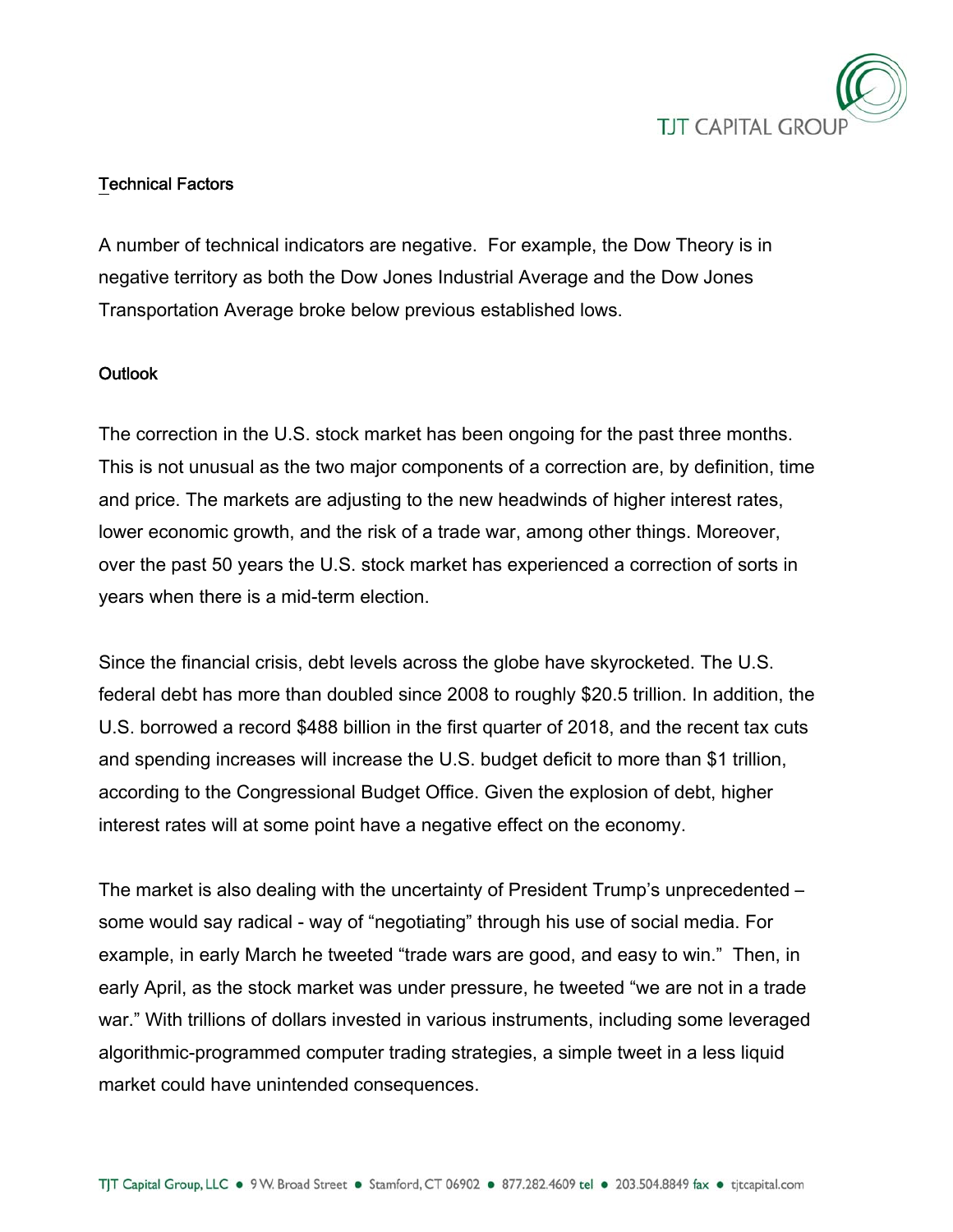

In summary, large and growing deficits, rising interest rates and increased trade tensions have created headwinds for the markets. That said, the Federal Reserve's monetary policy is still accommodative, although much closer to neutral than they have been in years. The U.S. economy is growing, and corporate profits for the S&P 500 for calendar year 2018 are estimated to be \$158. Therefore, the forward Price/Earnings (P/E) ratio is less than 17-times earnings, which we consider to be in fair-value territory.

On the other hand, investor sentiment is quite bullish despite the recent pullback and a number of technical indicators, such as the Dow Theory, are negative.

Overall, the combination of our major market indicators is still in constructive territory, though less so than in 2017 when all of them were flashing a "green" light. Therefore, we believe this correction is providing selective opportunities to deploy capital.

Do not hesitate to contact us if we can be of any help. InVEST with confidence. (5.1.18)

Disclaimer: This is for informational purposes only and does not constitute an offer to buy or sell any securities. Past performance may not be indicative of future results. Different types of investments involve varying degrees of risk, and there can be no assurance that the investment, investment strategy, or product made reference to directly or indirectly in this article will be profitable or suitable for your portfolio. Nothing mentioned herein is a substitute for